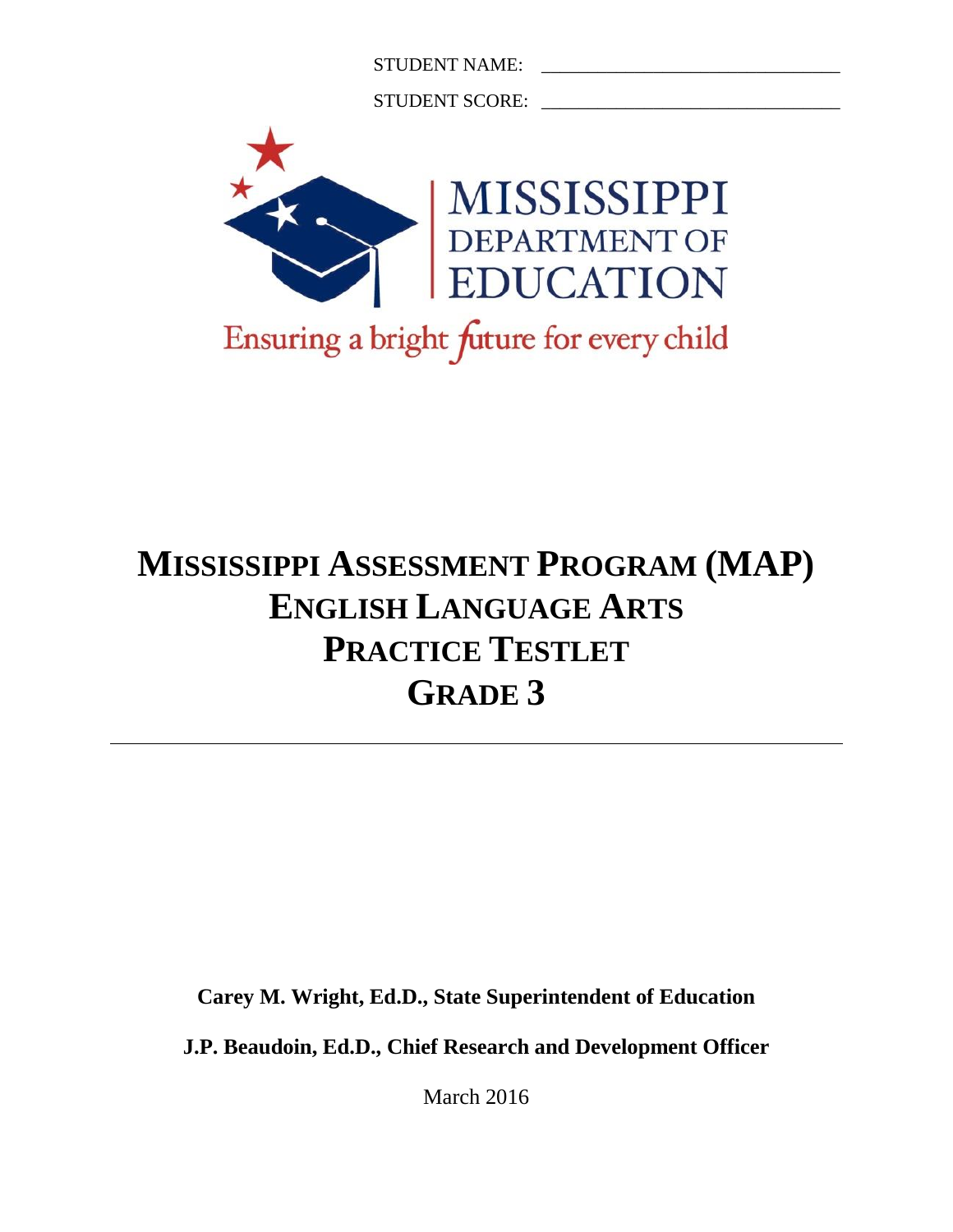#### A Joint Publication

Division of Research and Development, Office of Student Assessment

- Dr. J.P. Beaudoin, Chief Research and Development Officer
- Walt Drane, Director of Operations and Test Security
- Marion Jones, Director of Support Services
- Richard Baliko, NAEP State Coordinator
- Sharon Prestridge, Special Populations Coordinator
- Vincent Segalini, MAP Program Coordinator
- Patrice Williams, MKAS Coordinator

Office of the Chief Academic Officer

- Dr. Kim Benton, Chief Academic Officer
- Jean Massey, Executive Director, Office of Secondary Education
- Nathan Oakley, Executive Director, Office of Elementary Education and Reading
- Trudy Cook, Lead Professional Development Coordinator
- Victoria Johnson, Office Director, ELA
- Dr. Kymyona Burk, State Literacy Director
- Dana Danis, ELA Professional Development Coordinator
- Felicia Jackson-Stewart, ELA Professional Development Coordinator

The Mississippi State Board of Education, the Mississippi Department of Education, the Mississippi School for the Arts, the Mississippi School for the Blind, the Mississippi School for the Deaf, and the Mississippi School for Mathematics and Science do not discriminate on the basis of race, sex, color, religion, national origin, age, or disability in the provision of educational programs and services or employment opportunities and benefits. The following office has been designated to handle inquiries and complaints regarding the non-discrimination policies of the above-mentioned entities:

> **Director, Office of Human Resources Mississippi Department of Education 359 North West Street Suite 203 Jackson, Mississippi 39201 (601) 359-3511**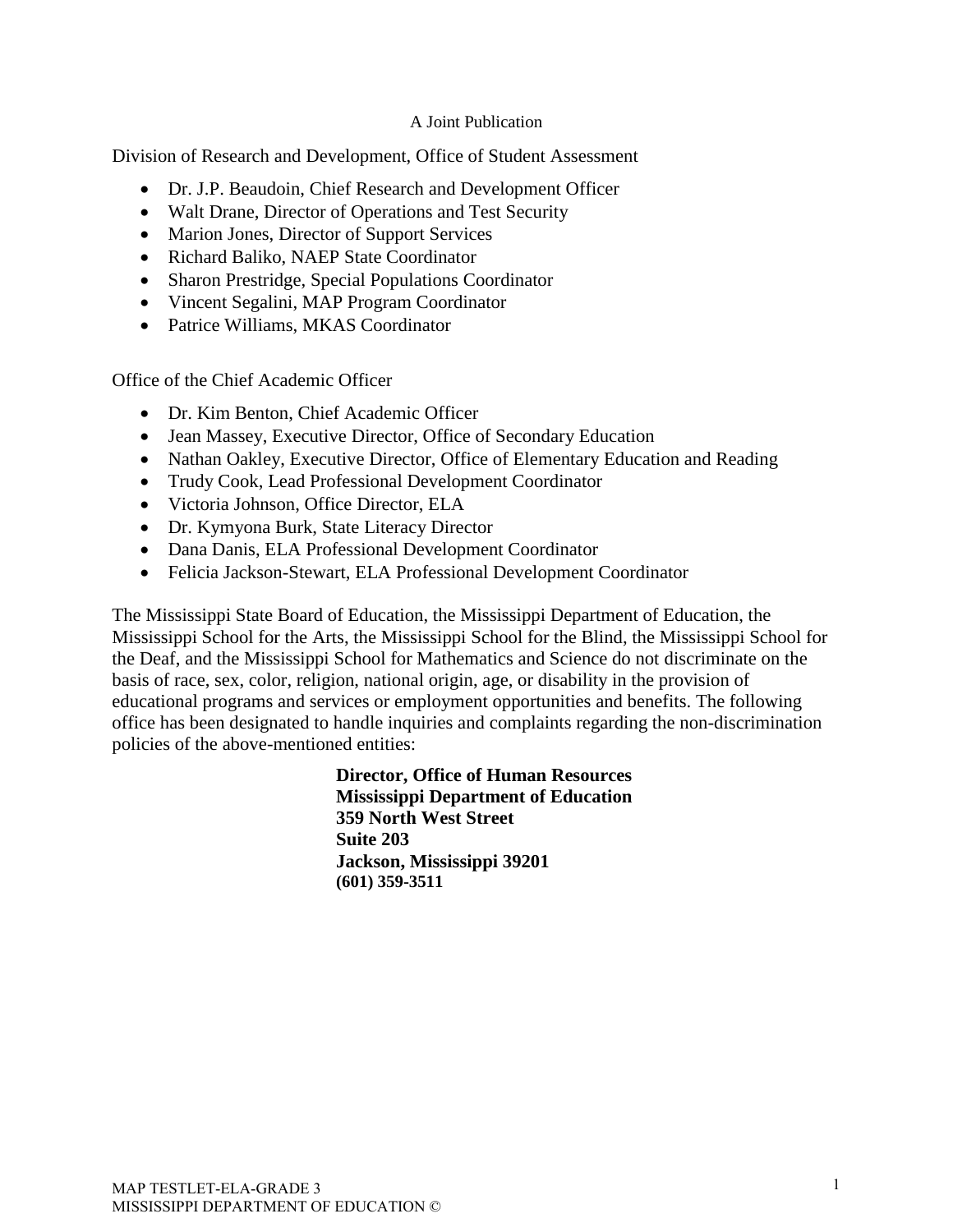#### **Introduction**

#### **Purpose**

The practice testlet is designed to provide students with an authentic opportunity to practice items that are aligned to the Mississippi College- and Career-Readiness Standards and that mirror those that will appear on the ELA MAP assessment. The testlet is also intended to provide teachers with data to drive classroom instruction and provide direct feedback to students. It is **NOT** intended to predict student performance on the operational MAP assessment.

#### **Structure**

 The ELA testlet is formatted as a true performance task. There is a passage and writing prompt. The writing prompt was written to measure reading, writing, and language MS CCRS. Students will read the passage and answer a series of multiple-select items. These multiple-select items will help the students unpack the text and develop their thinking for the writing task.

#### **Directions**

- 1. Allow students to read the text, complete the multiple-select items, and the writing task. Teachers should follow the MAP Testing Time Guidance for the writing tasks.
- 2. Teachers will review student responses to the multiple-select items and score the writing tasks using the MAP Writing Rubric.
- 3. Teachers should review the results to determine the needed instructional approach (reteaching).
- 4. Teachers can utilize the testlets as teaching tools to help students gain deeper understanding of the MS CCRS.
- 5. The writing tasks and the scored responses can be used as models for future student writing.
- 6. At the bottom left of each page is an item tag, which will contain the item number, grade level, suggested DOK level, and the standard aligned to the item.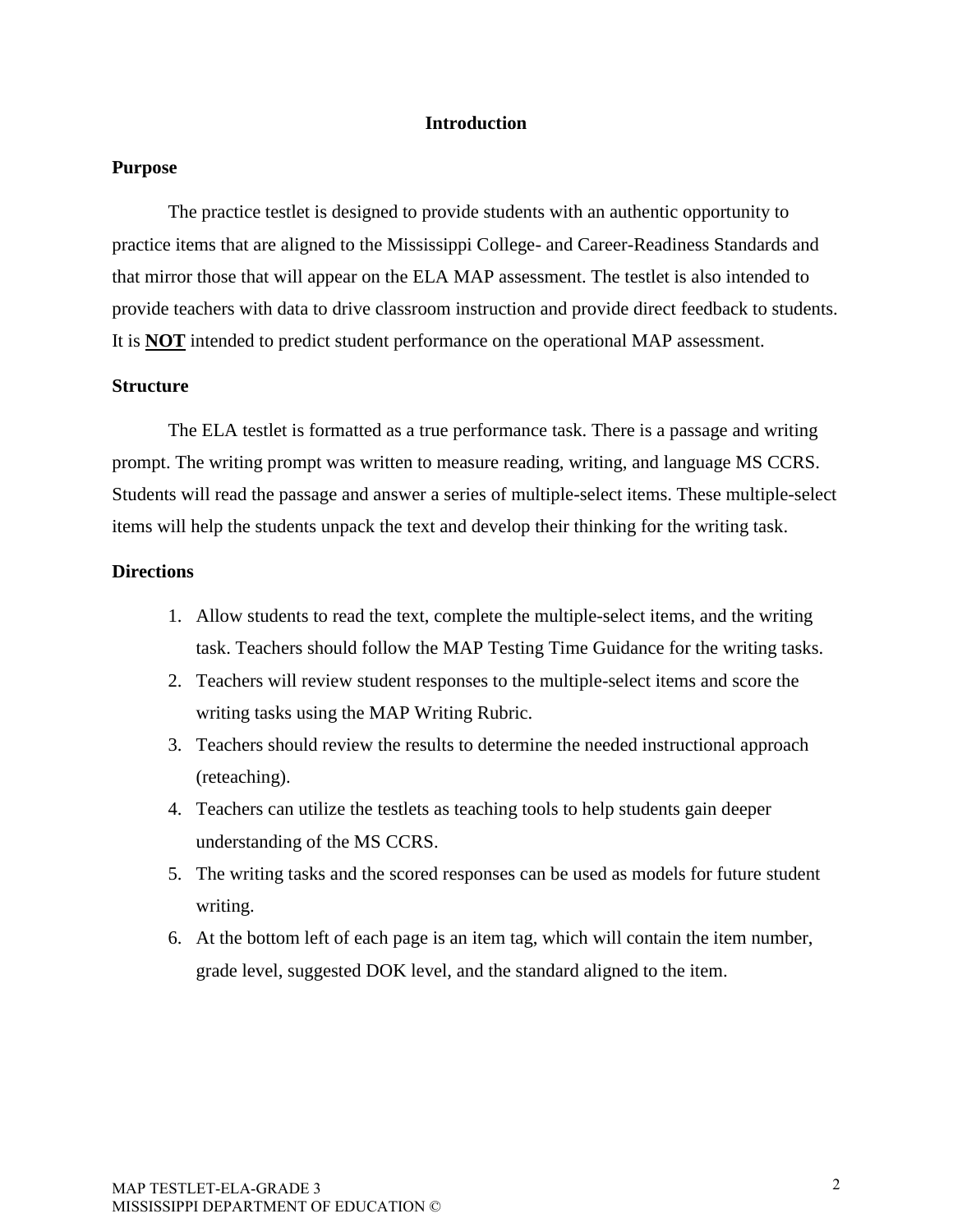#### **DIRECTIONS**

Read the passage. Then read the questions about the passage. Choose the best answer and mark it in this test book.

## **Let's Talk about Mississippi!**

(*Adapted from information presented on [www.ms.gov](http://www.ms.gov/)*)

**1** Did you know that Mississippi's name comes from an Indian word meaning "great river of gathering waters"? Or that Mississippi became the  $20<sup>th</sup>$  state on December  $10^{th}$ , 1817? If you didn't know that, then you are probably not alone. Many people who live in the state of Mississippi do not know about its rich history and important state symbols. Here are a few facts about Mississippi that can help you tell people about the state.

## **Mississippi's State Symbols**

**2** Symbols are things that stand for something else. When the people in a state choose symbols, they choose them to represent who they are as a community. Mississippi adopted the State Coat-of-Arms in 1894. A coat-of-arms is a shield with symbols. The words on the coat-of-arms, "Virtute et Armis", mean by **valor** and arms. Another important symbol in the state is the mockingbird. The Women's Federated Clubs and the State Legislature<sup>2</sup> selected the mockingbird as the state bird in 1944. This cheerful bird is found in all sections of Mississippi. In 1900, the school children of Mississippi chose the magnolia as the official state flower, and

 $\overline{\phantom{a}}$ 

<sup>1</sup> **Valor** Courage

<sup>2</sup> **Legislature** A group of people who have the power to make and change laws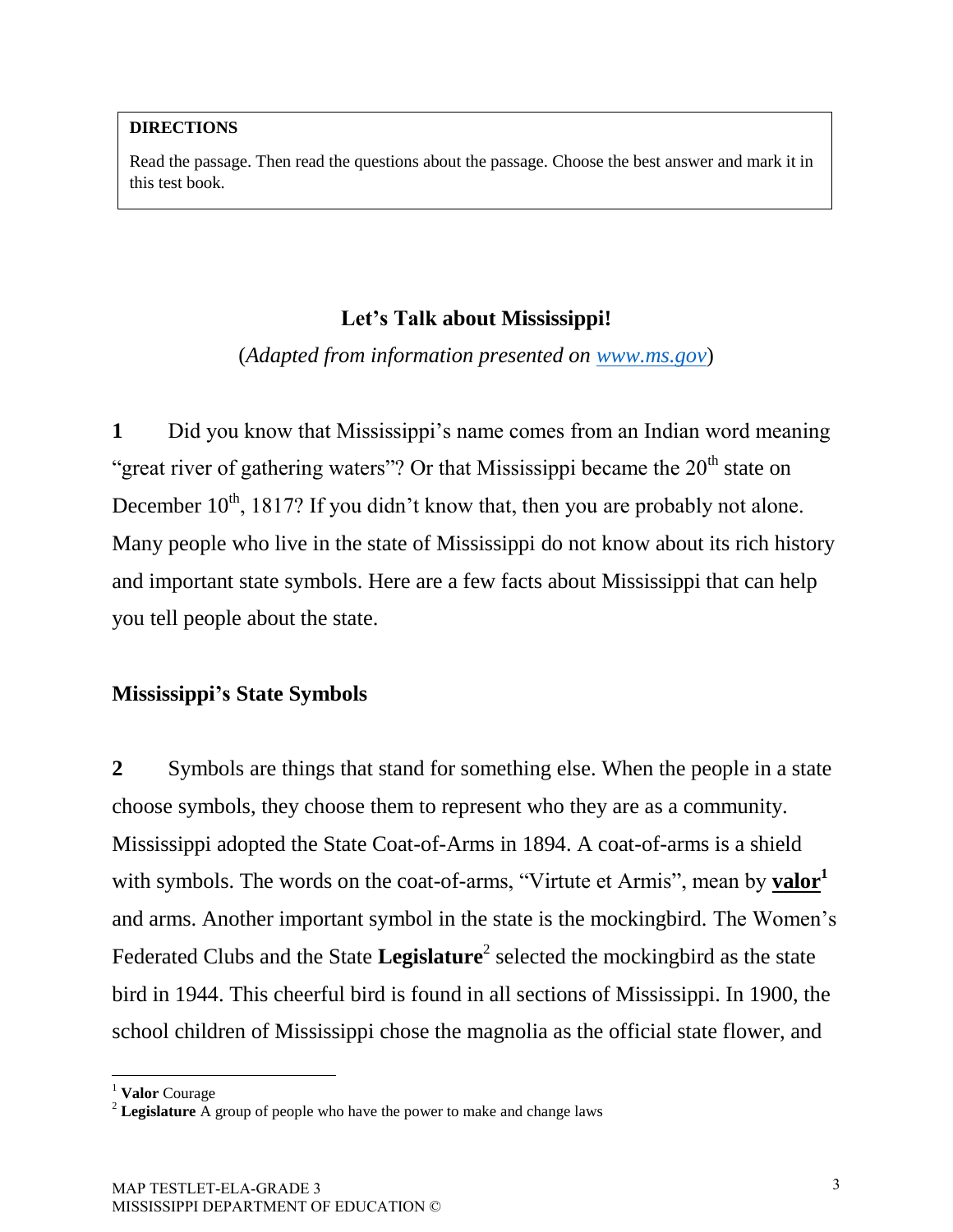in 1952, the Legislature selected the magnolia as the official state tree. Mississippi even has a state beverage—milk!

# **Mississippi's Economy, Inventions, and Manufactured Products**

**3** Cotton is the most important crop in Mississippi, but there are many other crops that are important to the state's **economy**<sup>3</sup> . The other important crops in Mississippi are corn, rice, sugar cane, sweet potatoes, soybeans, food grains, poultry and eggs, animals for food, **dairy<sup>4</sup>** products, peanuts, and pecans. In fact, the world's largest pecan **nursery**<sup>5</sup> is located in Lumberton, Mississippi. Catfish is also important to Mississippi: Belzoni, Mississippi is known as the Catfish Capital of the World.

**4** Many things that people all over the world use were invented in Mississippi! Pine Sol, a product that many people use for cleaning, was invented in 1929 by a Jackson, Mississippi chemist. A beverage that many people drink, root beer, was invented in 1898 in Biloxi, Mississippi, and in the 1970s, a man in Columbus, Mississippi invented the soft toilet seat.

**5** Mississippi is also famous for the items that it produces. For example, every commercial plane in the world has at least one **hydraulic<sup>6</sup>** part that is made by the Vickers Company in Jackson, Mississippi. Peavey Electronics in Meridian, Mississippi is the world's largest producer of musical **amplification**<sup>7</sup> equipment, and The Flexible Flyer snow sled, often called the best snow sled in the country, is made in West Point, Mississippi.

 $\overline{a}$ <sup>3</sup> **Economy** The system by which goods and services are produced, sold, and bought in a country or region

<sup>4</sup> **Dairy** Containing or made from milk

<sup>5</sup> **Nursery** An area where plants are grown

<sup>6</sup> **Hydraulic** Operated by water or fluid

<sup>7</sup> **Amplification** A device that increases the power of a signal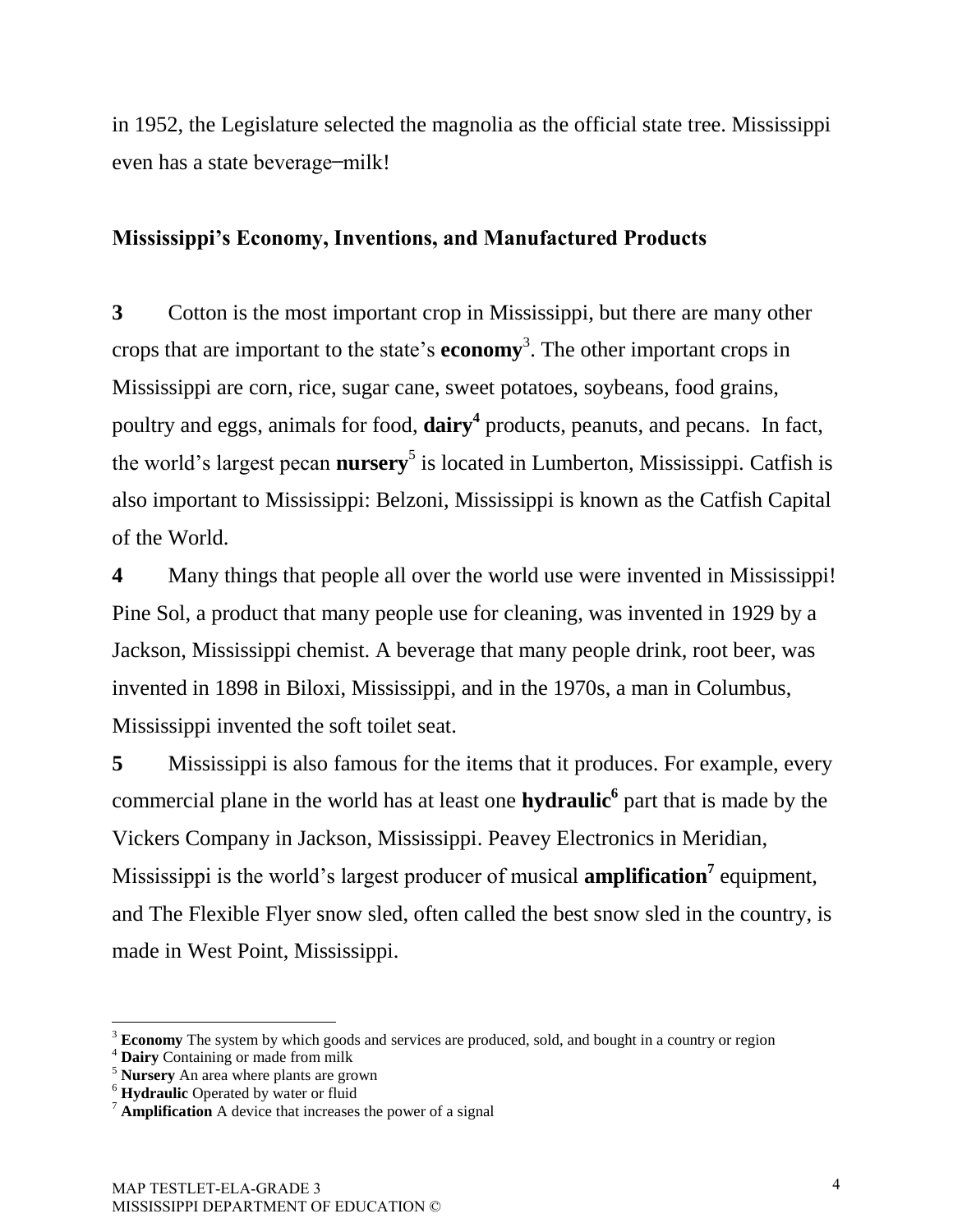**6** So, the next time that someone asks you about Mississippi, be sure that you tell them about some of the things that make this state special.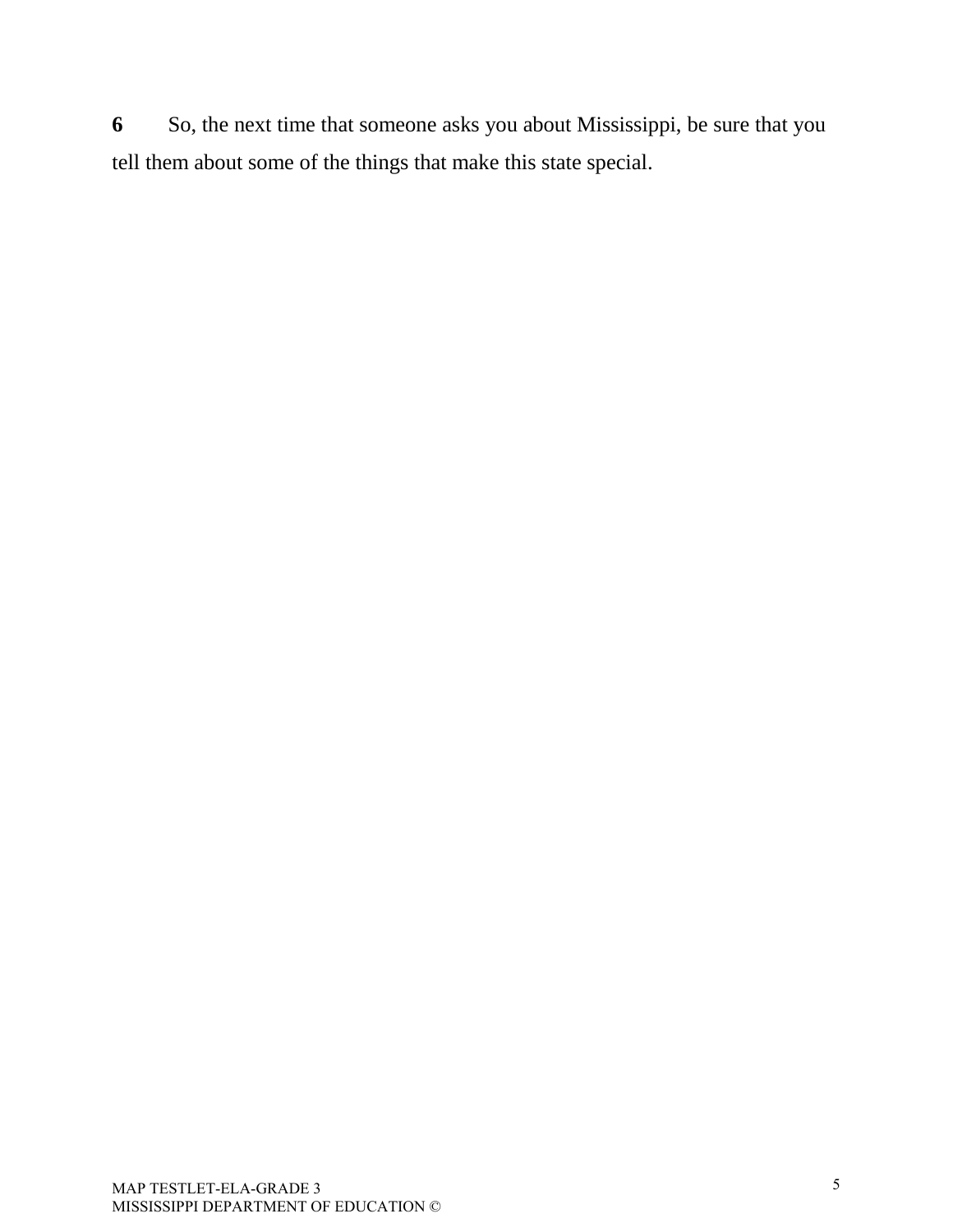1. Read the sentence below from paragraph 2 and answer the question that follows.

**When the people in a state choose symbols, they choose them to represent who they are as a community.** 

Which of the following is a symbol that Mississippians chose to represent themselves as a community?

- a. A mockingbird
- b. A Flexible Flyer snow sled
- c. root beer
- d. Pine Sol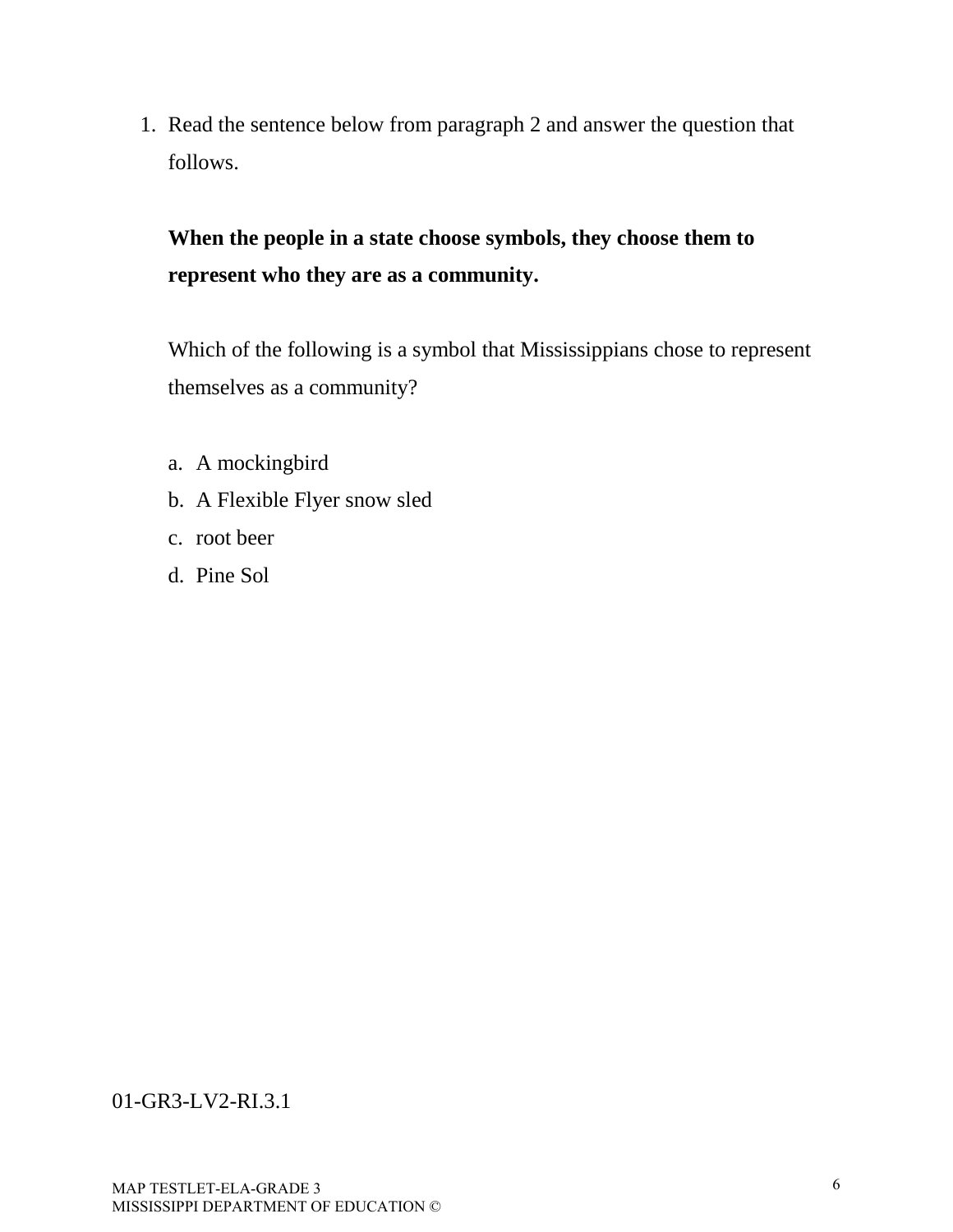- 2. Which of the following correctly describes the selection of the magnolia flower and magnolia tree as state symbols?
	- a. The magnolia tree was selected as the official State Tree before the magnolia flower was selected as the official State Flower.
	- b. The magnolia flower was selected as the official State Flower before the magnolia tree was selected as the official State Tree.
	- c. The magnolia tree and the magnolia flower were selected as state symbols at the same time.
	- d. The magnolia flower and the magnolia tree represent the same state symbol.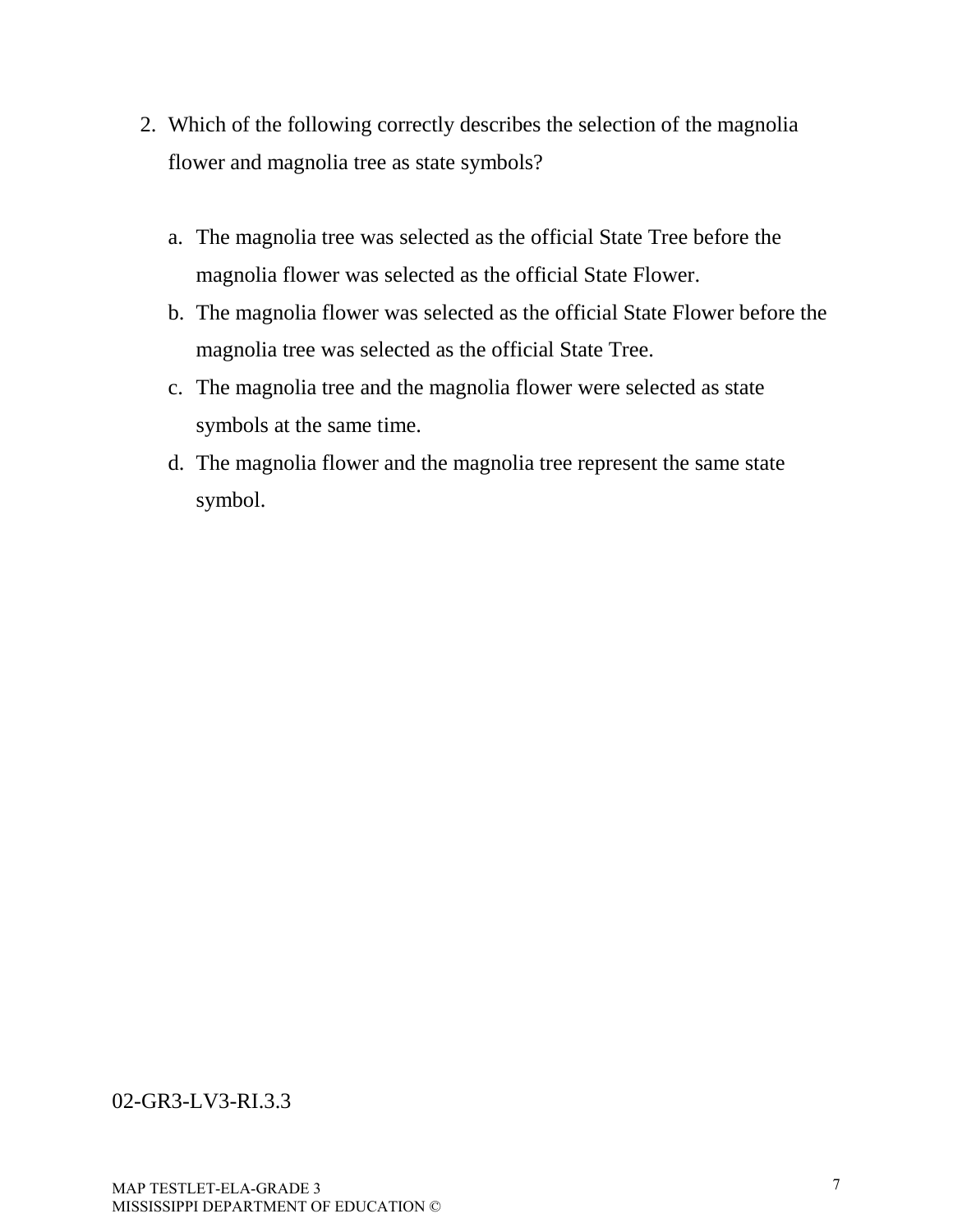- 3. Which of the following is true about Mississippi's crops?
	- a. The most important crop in Mississippi is corn.
	- b. Pecan crops are not important to Mississippi's economy.
	- c. Catfish has replaced cotton as the most important crop in Mississippi.
	- d. There are many crops that are important to Mississippi's economy.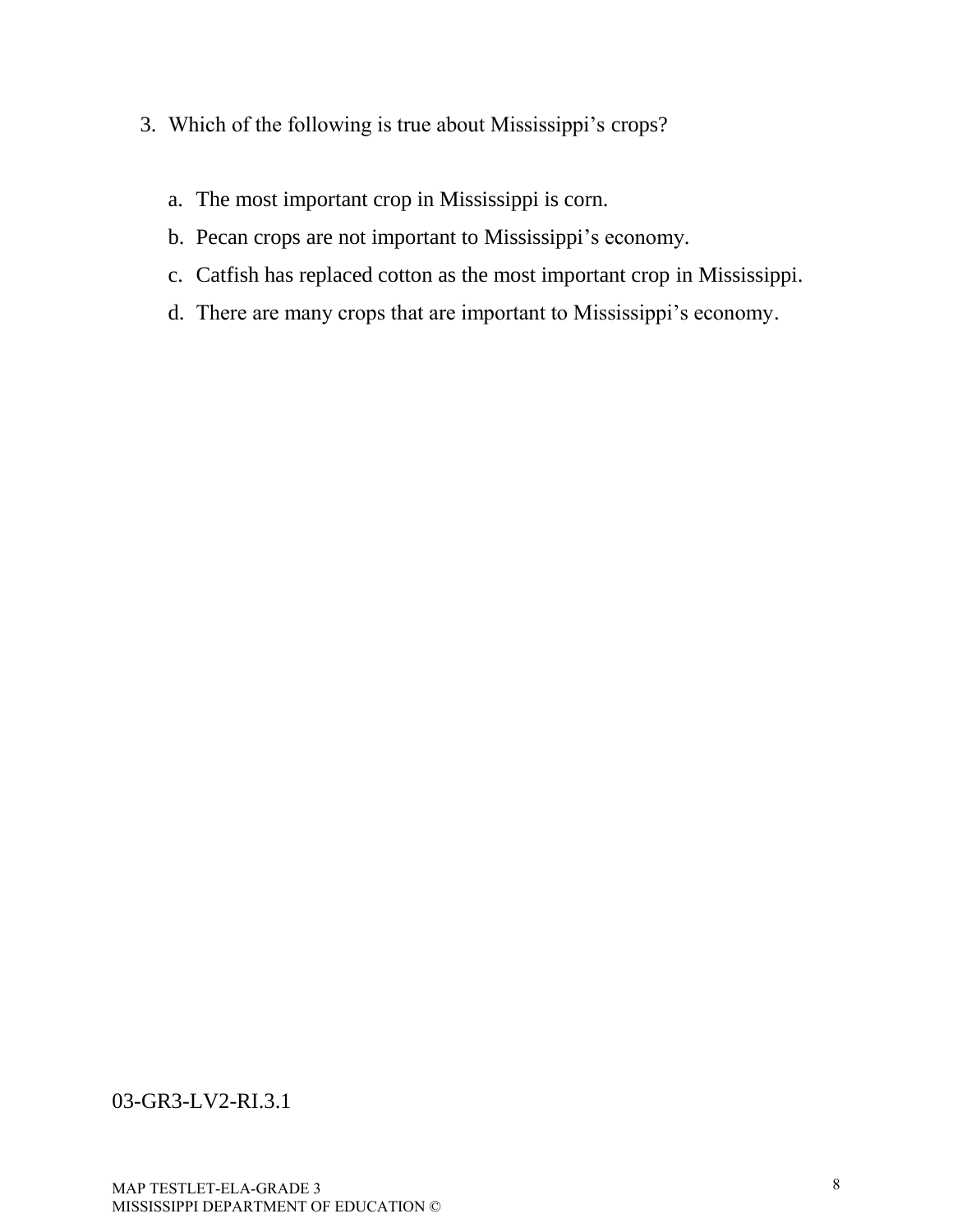4. Read the sentence below from paragraph 2 and answer the question that follows.

# **Mississippi even has a state beverage ̶ milk!**

Which paragraph makes a connection between an important crop in Mississippi and the sentence above?

- a. Paragraph 3
- b. Paragraph 4
- c. Paragraph 5
- d. Paragraph 6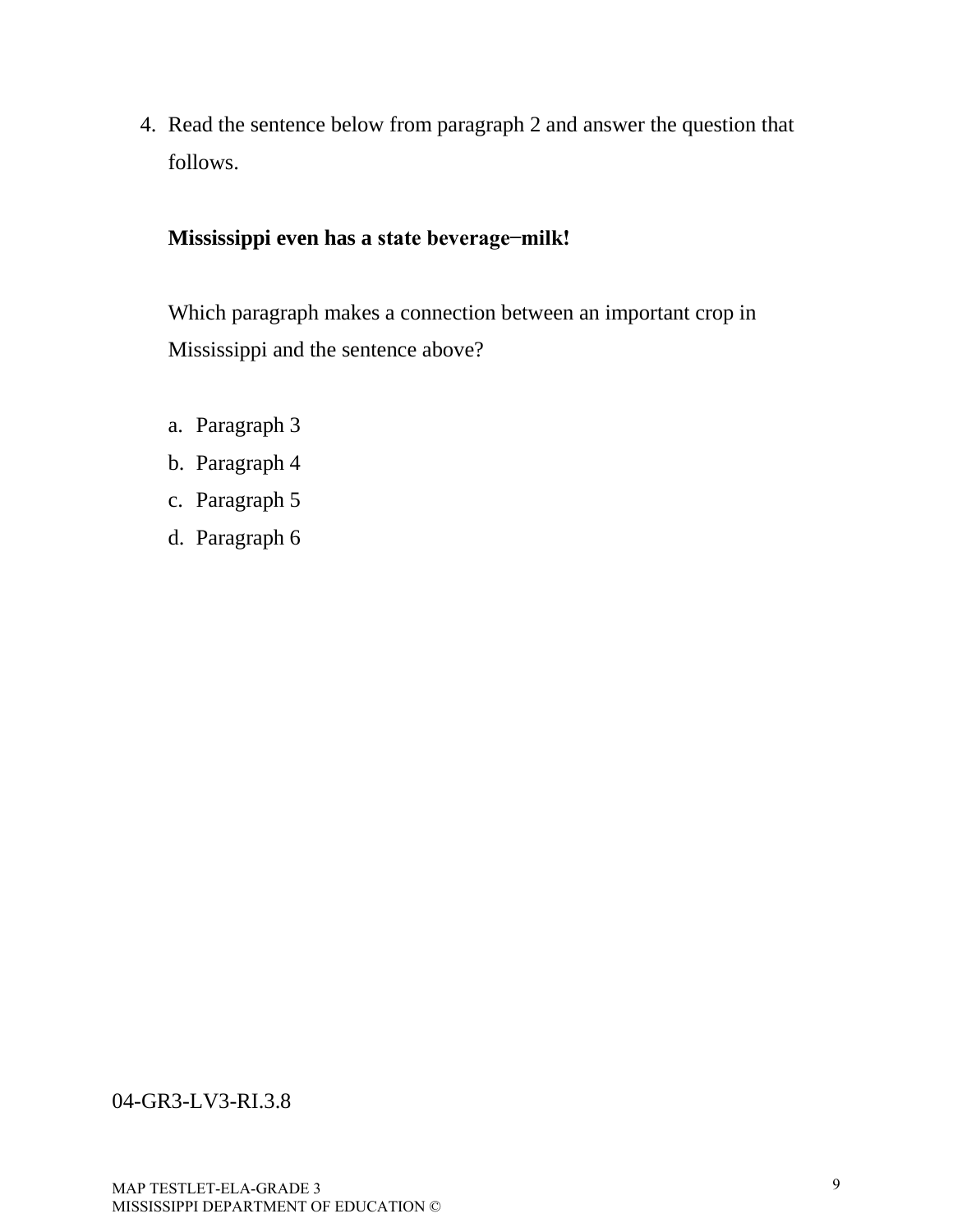- 5. How do the paragraph headings help the reader understand the text?
	- a. The headings provide the reader with definitions of important words in the text.
	- b. The headings answer questions about how Mississippi got its name.
	- c. The headings give the reader clues about what the topic of each paragraph will be.
	- d. The headings tell the reader where to look for additional information about the topic.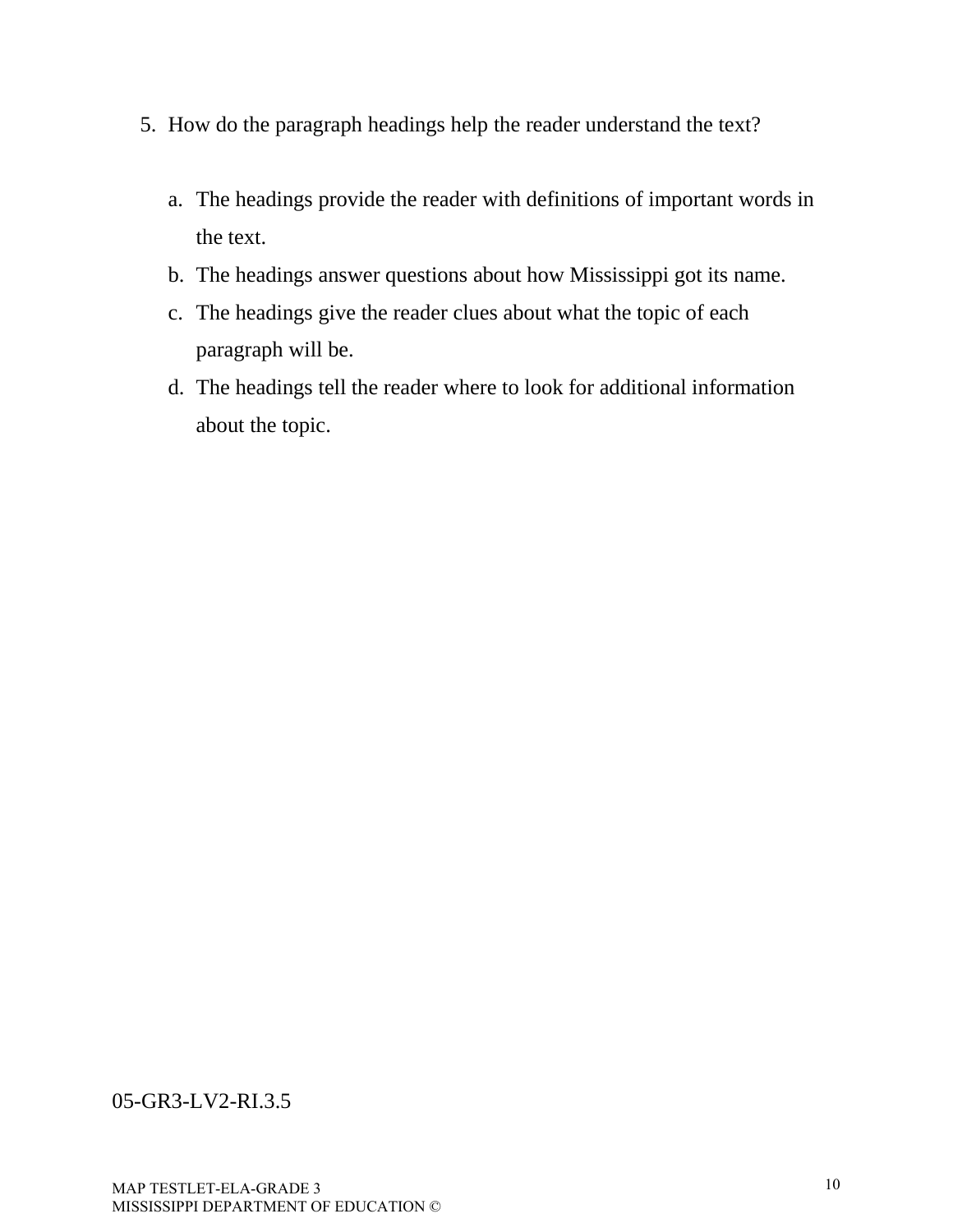- 6. One main idea of the text is that there are many important things that happen in Mississippi. How does the title of the text, "Let's Talk about Mississippi," support this main idea?
	- a. The title informs the reader that there will be information about Mississippi in the text.
	- b. The title explains how information about Mississippi will be given in the text.
	- c. The title gives the reader the meaning behind Mississippi's name.
	- d. The title defines the meaning of Mississippi's symbols in the text.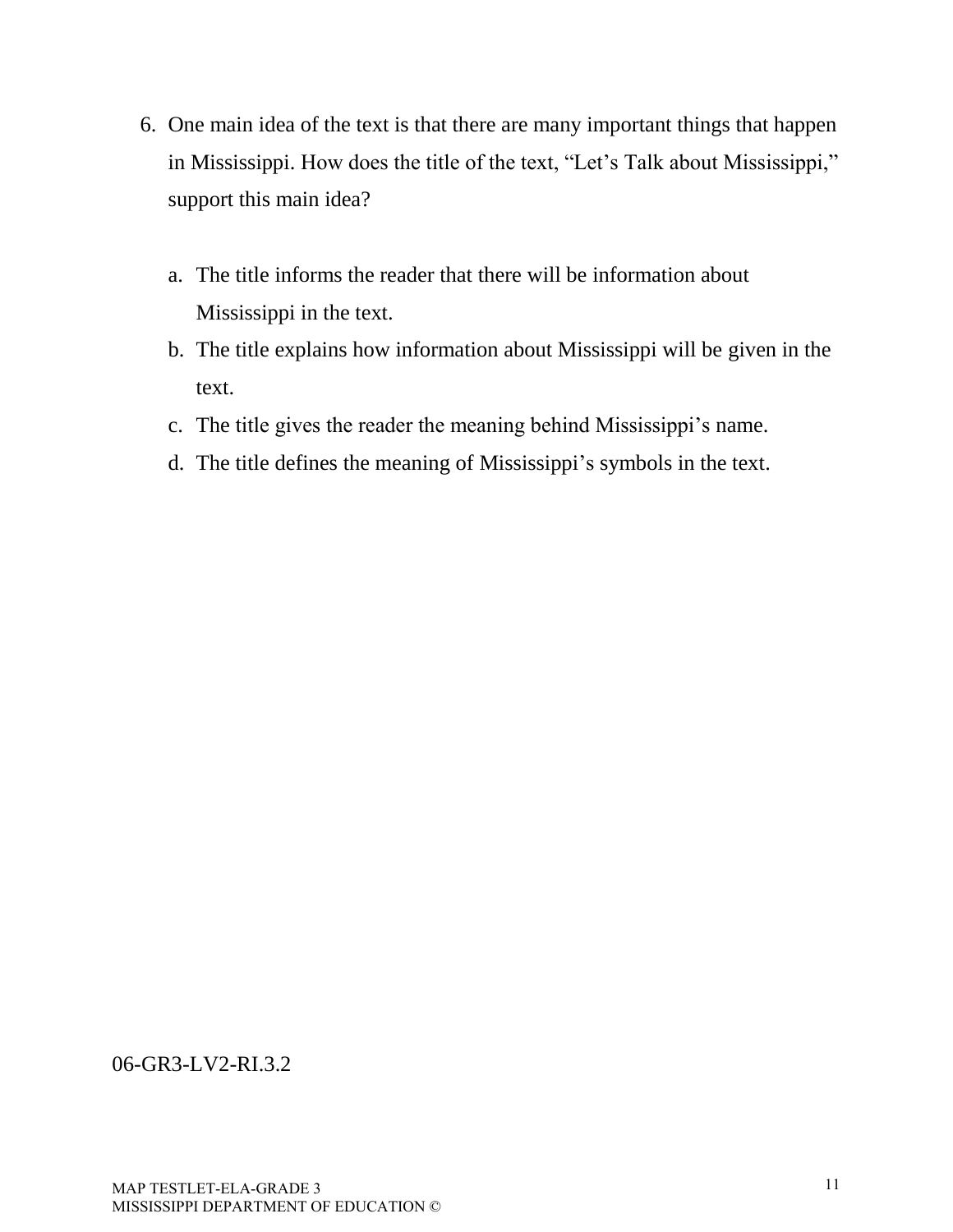7. Read these sentences below from paragraph 4 and answer the question that follows.

**Many things that people all over the world use were invented in Mississippi! Pine Sol, a product that many people use for cleaning, was invented in 1929 by a Jackson, Mississippi chemist.** 

Based on the information in the paragraph, what does the word invented mean?

- a. to buy a product
- b. to create something new
- c. to use a popular product
- d. to clean with a liquid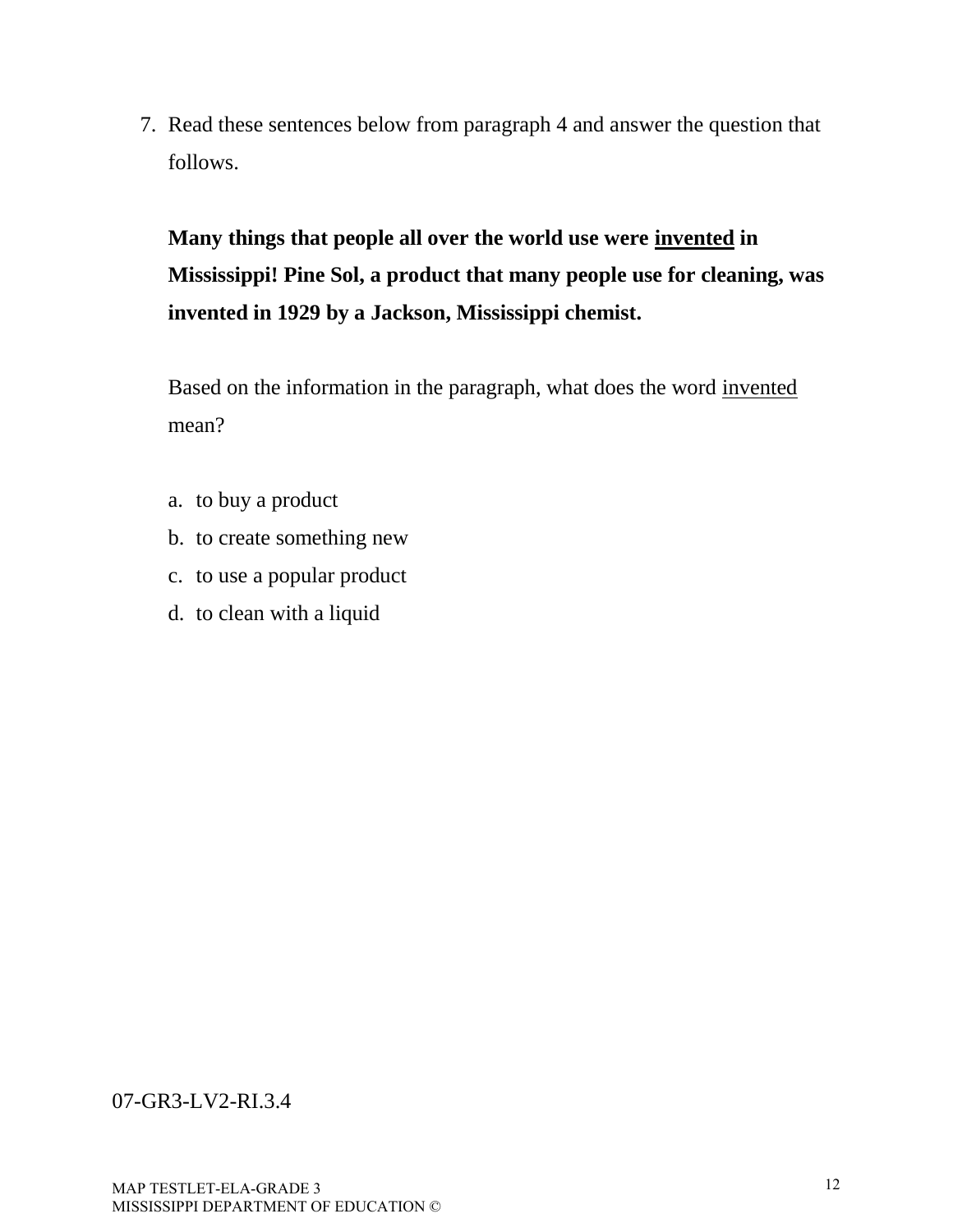8. Read these sentences below from paragraph 5 and answer the question that follows.

**Mississippi is also famous for the items that it produces. For example, every commercial plane in the world has at least one hydraulic part that is made by the Vickers Company in Jackson, Mississippi.** 

How does the word famous describe Mississippi in paragraph 5?

- a. It describes Mississippi's size.
- b. It describes how the products are made.
- c. It describes why the commercial planes need parts.
- d. It describes how some products are well known in other places.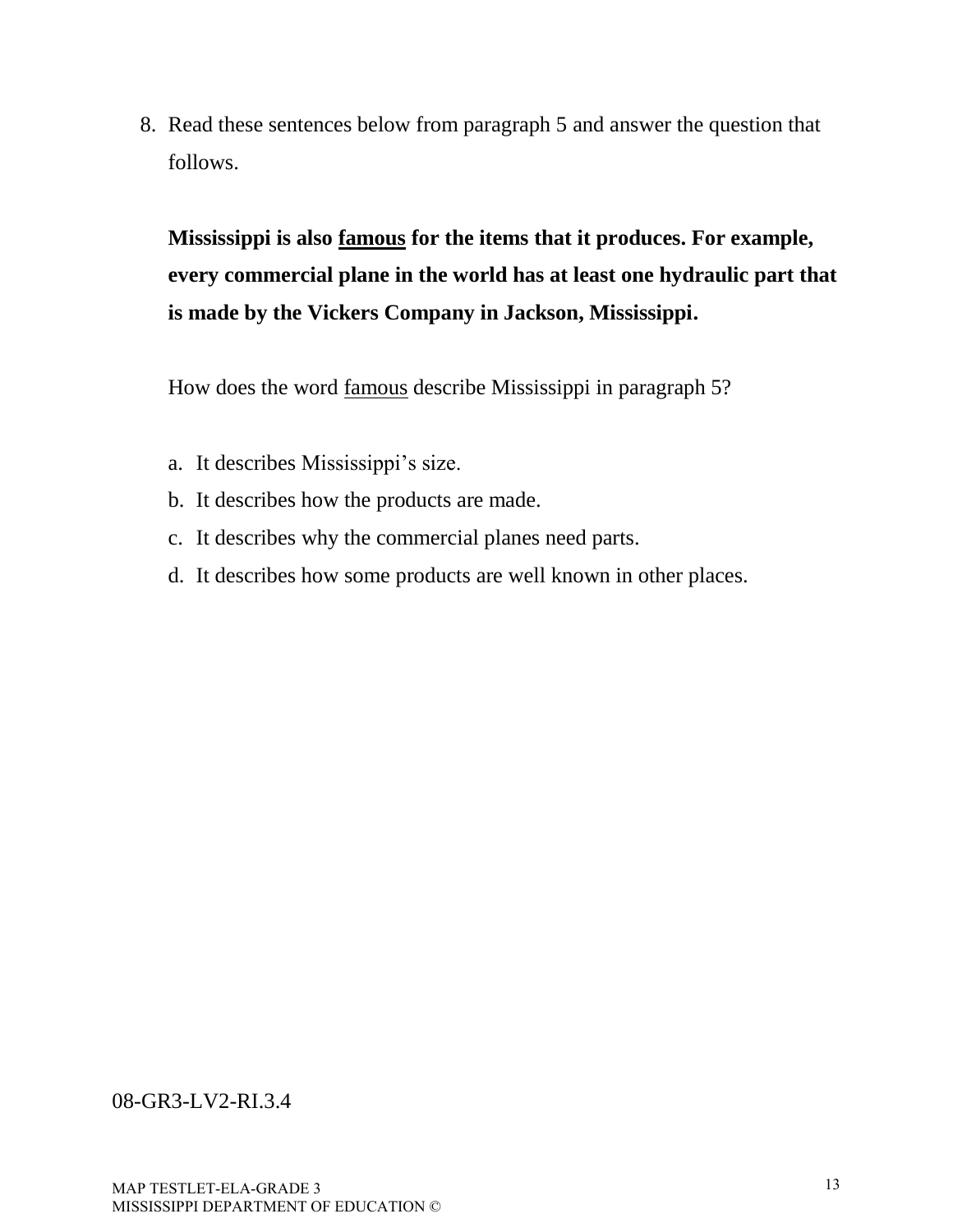# **Writing Prompt**

9. You have read "Let's Talk about Mississippi." Write a report in which you explain why Mississippi is an important state in America. Include details from "Let's Talk about Mississippi" in your report.

Your writing will be scored based on the development of ideas, organization of writing, and language conventions of grammar, usage, and mechanics.

### 09-GR3-LV3-RI.3.1-2, W.3.2, L.3.1-3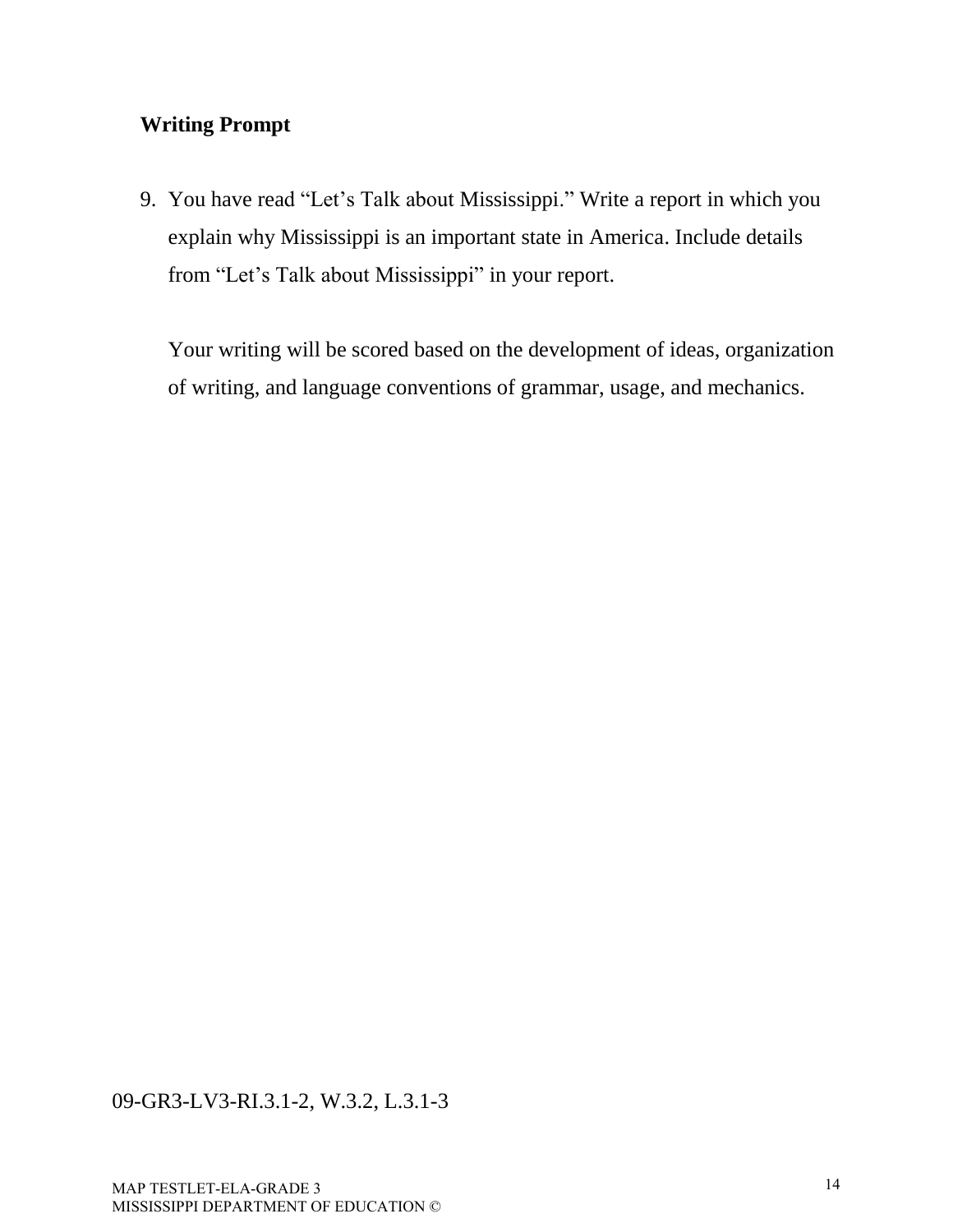| Performance Range  |             | Advanced                                    | Proficient             | Basic                 | Minimal                 |                       |
|--------------------|-------------|---------------------------------------------|------------------------|-----------------------|-------------------------|-----------------------|
|                    |             | $\overline{C}$                              | $11-9$                 | 8-5                   | $\frac{1}{4}$           |                       |
|                    |             |                                             |                        |                       |                         |                       |
| <b>Standard ID</b> | Standard    |                                             |                        | Score of              |                         |                       |
|                    |             | 4 points                                    | 3 points               | 2 points              | 1 point                 | 0 points              |
|                    |             | The writing is clear,                       | The writing is         | The writing is vague  | The writing is          | The writing is        |
|                    |             | consistently focused,                       | generally clear and    | and shows only        | unclear, and shows a    | unclear, shows no     |
|                    |             | and shows a complete                        | focused, and shows a   | partial understanding | lack of understanding   | understanding of the  |
|                    |             | understanding of the                        | general                | of the given task.    | of the given task.      | given task, and uses  |
|                    |             |                                             | understanding of the   | Ideas are somewhat    | Ideas are developed     | no reasoning with     |
|                    |             | given task. Ideas are<br>fully developed by | given task. Ideas are  | developed by using    | with limited            | little to no evidence |
|                    |             | using logical and                           | adequately developed   | some reasoning and    | reasoning, little to no | from the text and     |
| $W.3.1-3$          | Development | convincing reasoning,                       | by using logical       | some evidence from    | evidence from the       | descriptions and      |
|                    | of Ideas    | well-chosen evidence                        | reasoning, sufficient  | the text and          | text, and descriptions  | details that are      |
|                    |             | from the text, and                          | and appropriate        | descriptions and      | and details that are    | irrelevant and/or     |
|                    |             | details that are                            | evidence from the      | details that may be   | irrelevant and/or       | inaccurate.           |
|                    |             | specific, relevant, and                     | text, and descriptions | irrelevant, may be    | inaccurate.             |                       |
|                    |             | accurate based upon                         | and details that are,  | merely listed, and    |                         |                       |
|                    |             | the text.                                   | for the most part,     | may or may not be     |                         |                       |
|                    |             |                                             | relevant and accurate  | found in the text.    |                         |                       |
|                    |             |                                             | based upon the text.   |                       |                         |                       |

English Language Arts Writing Rubric **English Language Arts Writing Rubric**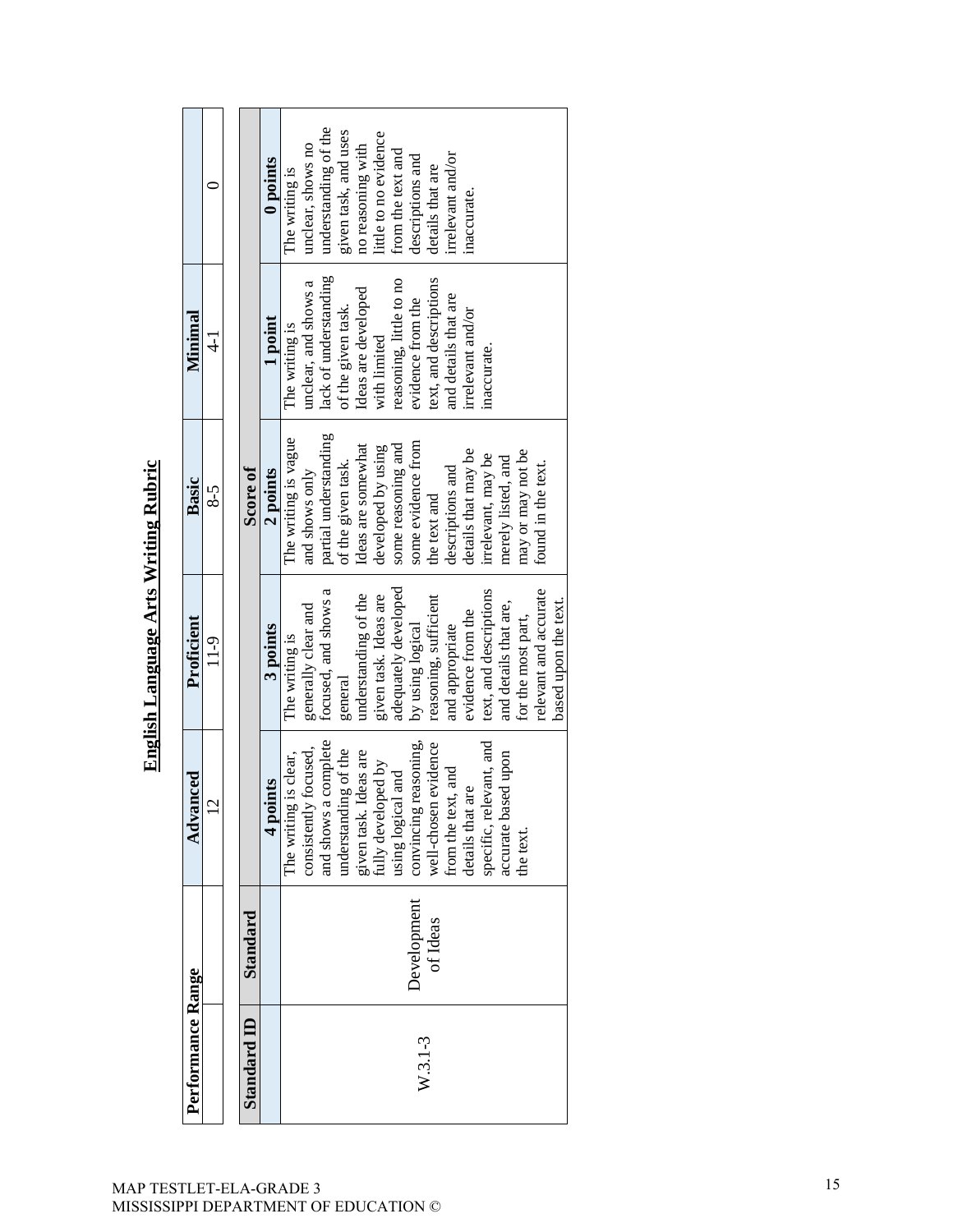|                    | 0 points | The writing lacks    | evidence of planning | (random order) or a    | progression of ideas, | making it difficult for                         | the reader to follow   | the writer's message   | or ideas. Words,    | clauses, and         | transitions are lacking | or used ineffectively | to clarify the          | relationships among    | claims, reasons,     | details, and/or     | evidence. There is a | lack of an           | introduction and/or | conclusion resulting   | in a lack of        | cohesiveness and  | clarity.            |                      |               |                        |                  |          |
|--------------------|----------|----------------------|----------------------|------------------------|-----------------------|-------------------------------------------------|------------------------|------------------------|---------------------|----------------------|-------------------------|-----------------------|-------------------------|------------------------|----------------------|---------------------|----------------------|----------------------|---------------------|------------------------|---------------------|-------------------|---------------------|----------------------|---------------|------------------------|------------------|----------|
|                    | 1 point  | The writing shows an | attempt at planning, | but the progression of | ideas is not always   | logical, making it                              | more difficult for the | reader to follow the   | writer's message or | ideas. Words,        | clauses, and            | transitions are used  | sparingly and           | sometimes              | ineffectively to     | clarify the         | relationships among  | claims, reasons,     | details, and/or     | evidence. The writing  | contains an         | introduction and  | conclusion that are | inappropriate and/or | disconnected, | resulting in a lack of | cohesiveness and | clarity. |
| Score of           | 2 points | The writing          | demonstrates         | evidence of planning   | with some logical     | progression of ideas                            | that allows the reader | to follow the writer's | ideas. Words,       | clauses, and         | transitions are used    | somewhat              | consistently to clarify | the relationships      | among claims,        | reasons, details,   | and/or evidence. The | writing contains a   | basic introduction  | and conclusion that    | contribute to       | cohesiveness that | may be formulaic in | structure.           |               |                        |                  |          |
|                    | 3 points | The writing          | demonstrates         | evidence of planning   | and a progression of  | ideas that allows the                           | reader to follow the   | writer's ideas. Words, | clauses, and        | transitions are used | effectively to clarify  | the relationships     | among claims,           | reasons, details,      | and/or evidence. The | writing contains an | introduction and     | conclusion that      | contribute to the   | cohesiveness of the    | response.           |                   |                     |                      |               |                        |                  |          |
|                    | 4 points | The writing          | demonstrates         | evidence of planning   | and a purposeful,     | logical progression of<br>ideas that allows the |                        | reader to easily       | follow the writer's | ideas. Words,        | clauses, and            | transitions are used  | frequently and          | effectively to clarify | the relationships    | among claims,       | reasons, details,    | and/or evidence. The | writing contains an | effective introduction | and conclusion that | contribute to     | cohesiveness and    | clarity of the       | response.     |                        |                  |          |
| Standard           |          |                      |                      |                        |                       |                                                 |                        |                        |                     |                      |                         |                       |                         | Writing                |                      | Organization        |                      |                      |                     |                        |                     |                   |                     |                      |               |                        |                  |          |
| <b>Standard ID</b> |          |                      |                      |                        |                       |                                                 |                        |                        |                     |                      |                         |                       |                         |                        | $W.3.1-3$            |                     |                      |                      |                     |                        |                     |                   |                     |                      |               |                        |                  |          |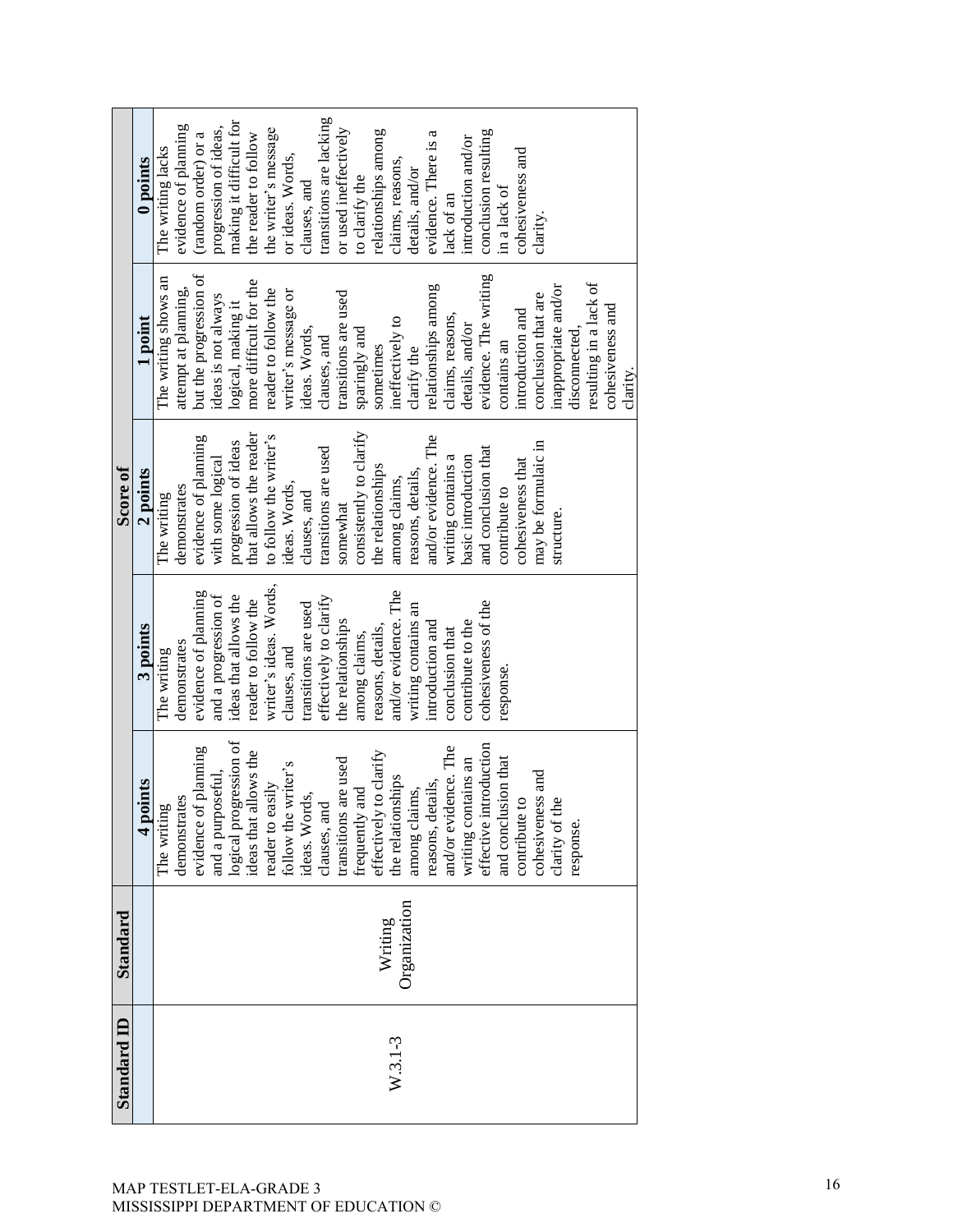| <b>Standard ID</b> | Standard     |          |          | Score of                  |                               |                        |
|--------------------|--------------|----------|----------|---------------------------|-------------------------------|------------------------|
|                    |              | 4 points | 3 points | 2 points                  | 1 point                       | 0 points               |
|                    |              |          |          | The writing               | The writing maintains         | The writing fails to   |
|                    |              |          |          | establishes and           | a tone inappropriate          | maintain tone          |
|                    |              |          |          | maintains tone            | to task, purpose,             | appropriate to task,   |
|                    |              |          |          | appropriate to task,      | and/or audience.              | purpose, and           |
|                    |              |          |          | purpose, and              | Word choice is                | audience. Words are    |
|                    |              |          |          | audience. Word            | limited, clichéd, and         | functional and simple  |
|                    |              |          |          | choice is precise,        | repetitive. Sentences         | and/or may be          |
|                    |              |          |          | effective, and            | show little or no             | inappropriate to the   |
|                    |              |          |          | purposeful. Sentences     | variety in length and         | task. The sentences    |
|                    | Language     |          |          | are fluent and varied     | structure, and some           | may contain errors in  |
|                    | Conventions  |          |          | in length and             | may be awkward                | construction or are    |
| L.3.1 and 3.3      | of Grammar   |          |          | structure. The            | leading to a                  | simple and lack        |
|                    | and Usage    |          |          | writing may contain       | monotonous reading.           | variety, making the    |
|                    |              |          |          | a few minor errors in     | The writing may               | essay difficult to     |
|                    |              |          |          | grammar and usage,        | $\emph{contain a pattern of}$ | read. The writing      |
|                    |              |          |          | but they do not           | errors in grammar             | may contain            |
|                    |              |          |          | interfere with            |                               | egregious errors in    |
|                    |              |          |          |                           | and usage that                |                        |
|                    |              |          |          | meaning.                  | occasionally impedes          | grammar and usage      |
|                    |              |          |          |                           | meaning.                      | that impede            |
|                    |              |          |          |                           |                               | meaning. Error!        |
|                    |              |          |          |                           |                               | <b>Bookmark</b> not    |
|                    |              |          |          |                           |                               | defined.               |
|                    |              |          |          | The writing               | The writing                   | The writing            |
|                    |              |          |          | demonstrates a            | demonstrates an               | demonstrates very      |
|                    |              |          |          | consistent command        | inconsistent                  | limited command of     |
|                    |              |          |          | of the conventions of     | command of the                | the conventions of     |
|                    |              |          |          | standard English          | conventions of                | standard English       |
|                    |              |          |          | (punctuation,             | standard English              | (punctuation,          |
|                    | Language     |          |          | capitalization,           | (punctuation,                 | capitalization,        |
| L.3.2              | Conventions  |          |          | spelling). The writing    | capitalization,               | spelling). The writing |
|                    | of Mechanics |          |          | may contain a few         | spelling). The writing        | may contain            |
|                    |              |          |          | minor errors in           | may contain a pattern         | egregious errors in    |
|                    |              |          |          | <i>mechanics</i> but they | of errors in                  | <b>mechanics</b> that  |
|                    |              |          |          | do not interfere with     | mechanics that                | impede meaning.        |
|                    |              |          |          | meaning.                  | occasionally impedes          |                        |
|                    |              |          |          |                           | meaning.                      |                        |